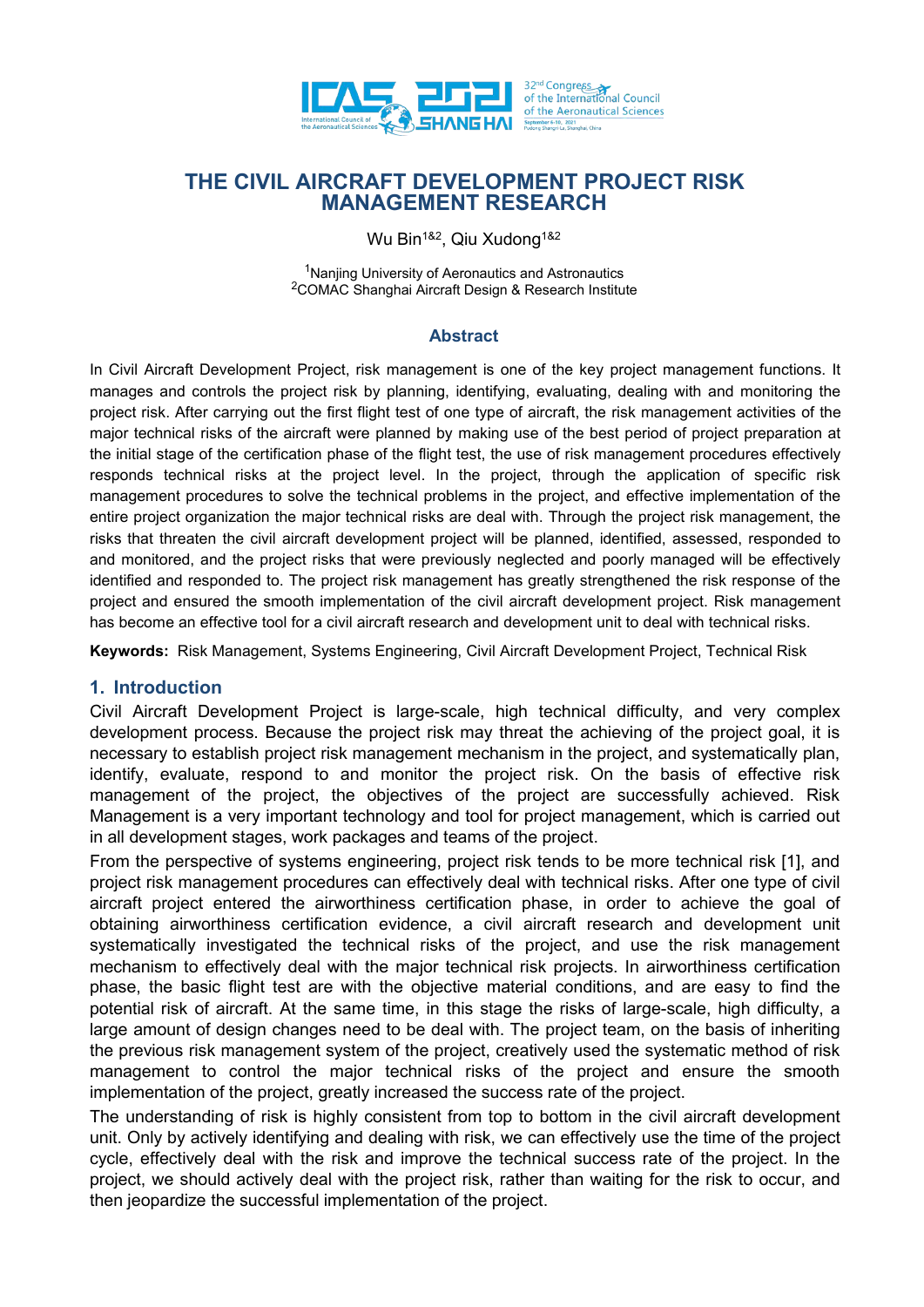# **2. Overview of the problem**

In the initial stage of airworthiness certification after the first flight, it is the best time to carry out the risk identification of one type of civil aircraft project. During this time, the test aircraft has begun flight testing, the project has entered the airworthiness certification phase. In this stage of preparation for airworthiness certification, we can effectively avoid the actual occurrence of the risk by systematically checking the technical risk, identifying the technical risk of the project, and taking the initiative to use the time of the project development cycle to deal with the risk, avoid bringing major technical issues to the production and operational phases of the aircraft model in order to achieve a better posture for project implementation.

At the above time of the project, it is a good time to use the project risk management mechanism to deal with the project risk, which is a clear judgment of the project senior management. After identifying the timing and type of the problem, the project management decided to use a risk management model to track and manage these technical significant risks.

On the basis of identifying the project risk, analyzing the cause of the risk, making a project risk response plan, and let the project team decisively and positively implement the task of risk management response, so as to actively respond to the project risk. Because the civil aircraft development unit applied the risk management system for the first time in the airworthiness certification phase to deal with such a level of project-level risks, the risk management is relatively lack of practical project experience. Therefore, when the project timing and task type, how to organize these technical risk management matters, implement, and then defuse the project risk, has become a major project technical management issue. This paper explores and answers the management question raised by the senior manager of the civil aircraft research and development unit, and answers the management question of the technical risk on the basis of summarizing the practical work. The timing and task of risk identification and response, as well as the organization and implementation of risk management measures, belong to the link of risk planning in the risk management procedure.

The risk management procedures of the civil aircraft development unit include risk planning, risk identification, risk assessment, risk response, risk monitoring and so on, risk management procedures can effectively address these technical risks. The senior management of the civil aircraft research and development unit requested the project management team to take the lead in organizing the sorting out, analysis and formulation of measures and plans to deal with the major technical risks of the project, and put forward to study the management methods of the major technical risks, develop specific and effective management and control measures to strengthen the management and response to technical risks.

In order to solve the problem of how to deal with the technical problems of the project in the early stage of flight test, the project management team of the project analyzed the characteristics of the technical problems of the project are consistent with the characteristics of the project risk, the solution to the technical problems of the project is also compatible with the project risk management procedures. The project team has had a small amount of similar project experience in ground testing at previous stages, to organize and implement technical problem solving by use the procedure of risk management.

According to the high-level requirement of the civil aircraft development unit, the project management team of the civil aircraft project planned the important event of risk management in the initial phase of the flight test. The project team responds to identified technical risks by using risk management program tools. Throughout the project organization, risk identification, risk assessment, risk response and risk monitoring and other risk management matters, and effective management and response to these risks.<br>For the civil aircraft development project, the relatively important risk is the technical risk, the

identification and response of the technical risk reflect the high management level of the project risk management. To deal with the technology risk, we need to find the root cause of the technology risk. Only by investigating the root cause and the transfer mechanism of the technology risk, can the technology risk be solved fundamentally. At the same time, the request unifies the root cause analysis, consummates the corresponding technical specification and the standard,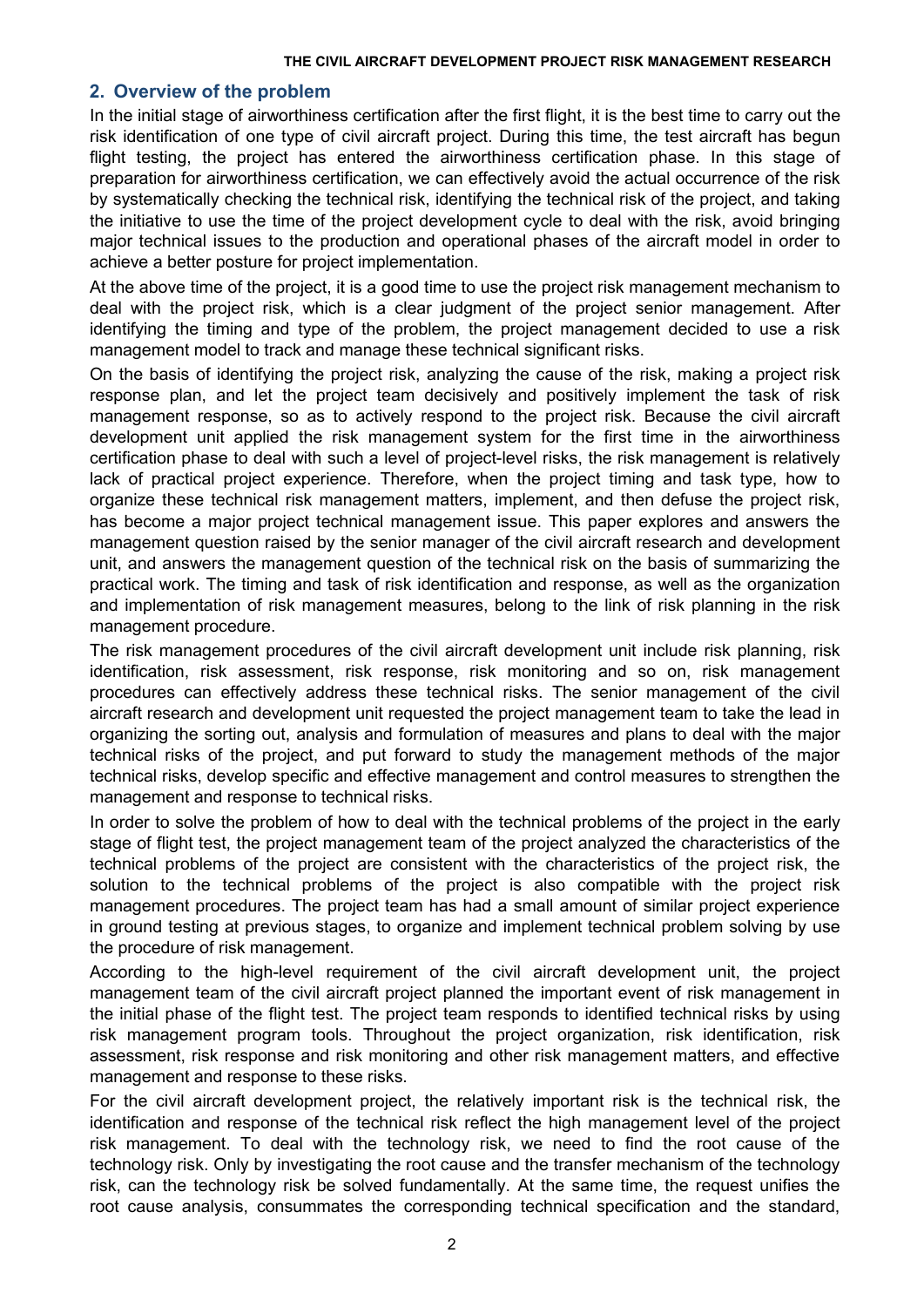guides the follow-up model development, avoids the potential technical risk to occur repeatedly.

In principle, the solution to the risk and the optimal design also have the requirement of engineering verification, and need the procedure of engineering verification. During the initial stage of flight test of the civil aircraft project risk response planning, active and full use of the project cycle time, in the project airworthiness certification cycle in parallel design optimization and engineering implementation, referring to the manufacturing nodes of several test aircraft, the engineering changes of risk response are implemented on the following test aircraft, and the optimized engineering design is incorporated into the airworthiness verification process of the project. In this way, the solution of technical risk can be verified by engineering without new technical risk.

The schedule risk and the cost risk in the project risk, their reason has the management factor, also has the technical factor. Schedule risk and cost risk are managed together in the risk management system. Schedule risk and cost risk are often considered unimportant. In order to resolve the project risks in terms of schedule and cost, after verifying and fully understanding the causes of risks, measures such as adjusting task schedule time, arranging work schedule and strengthening on-site scheduling are often adopted in view of schedule risks, and measures such as adjusting project budget are often adopted in view of cost risks.

# **3. Introduction of key concepts**

To facilitate the discussion below, a few important concepts are discussed.These important concepts include risk [1,2] , technical risk, risk management [2] , risk management model and organization.

### 3.1 Risk and risk management

In a project, there are uncertain negative events and situations such as "risks" . Project risk refers to the events and circumstances that may have adverse impact on the project development objectives under the constraints of technology, cost and schedule. The elements of project risk are in three elements, including uncertain events and circumstances, risk probability and the potential outcome of the risk[1]. Project risk is not a problem that has occurred on the project, but an event that has not actually occurred and has not caused a hazard in fact to the project. The hazardous event of project risk is a hazardous event with the possibility of actual occurrence and negative impact of the project. Often through the application of risk management procedures, such hazardous events can be better deal with.

Risk Management is a continuous, forward-looking process that applies to anticipating and averting risks that may have a negative impact on the project and actively exploring opportunities that may have a positive impact on the project. Risk management is a traditional project management function as well as a systems engineering management function. In the systems engineering, when it comes to risk management, the emphasis is on technical risk.[1]

Project risk management, around the project goal, through the establishment of the project risk management system, in the project and product life cycle, continue to carry out the project risk identification, risk assessment, risk response and risk monitoring of the complete process, reduce the risk of harm and probability, the project risk control within the scope of affordability [1] . Risk management is a typical project management process because risk is unique and time-cycle and all kinds of resources are required to deal with the project risks. Project risk management is a very comprehensive management area. Risk management in all development phases of the project are actively implemented. There will be risk management issues in the teams of engineering design, final assembly manufacturing, flight test and customer service engineering. At the same time, the type of project risk will cover the type of technical risk, schedule risk and cost risk.

The project risk management model is highly recognized and widely used in civil aircraft research and development projects because it can successfully control the technical risks of the projects by risk management.

# 3.2 Technical risks

The risks in the project generally include schedule risk, cost risk and technical risk. Risk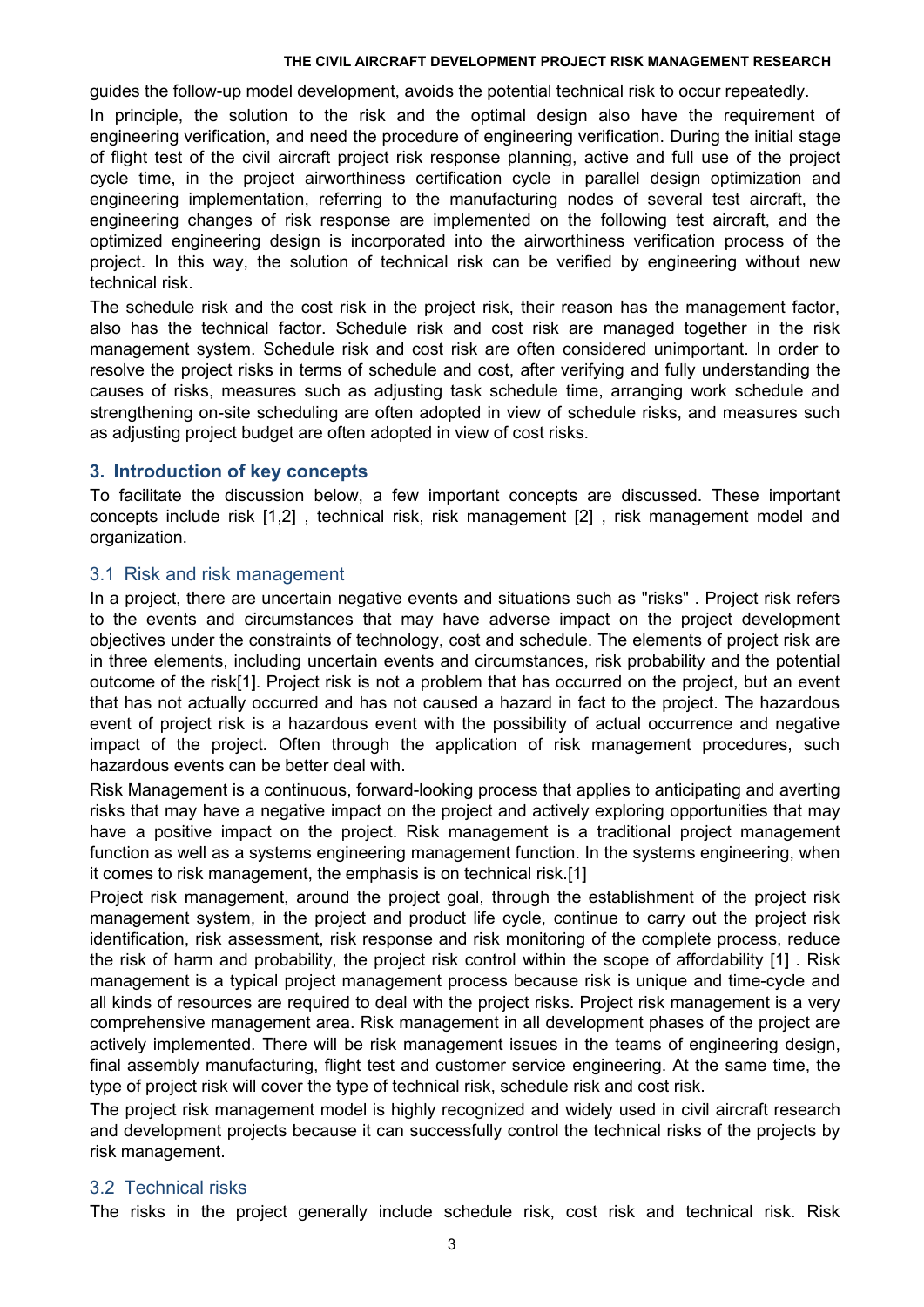management is both a project management process and a systems engineering process [1]. Technical risk refers to the risk other than the two factors of project schedule and cost, which is generally caused by technical reasons. The solution to the technical risk needs to be solved from the technical scheme. By formulating and implementing new technical schemes, the technical causes leading to technical risks can be eliminated fundamentally. Due to the complexity of the technical risk causes of the project, the response of technical risk cannot be separated from the efforts and attention of the project engineering team.

Technical risk refers to the events and situations that may have a direct impact on product performance. Even though the technical risk may also lead to the corresponding schedule and cost impact, it still belongs to technical risk from the perspective of its most fundamental cause. Schedule risk refers to the events and circumstances that affect the schedule of a project. Schedule risk generally does not affect performance.Cost risk refers to the events and circumstances that affect the development cost of a product. Cost risk generally does not affect product performance, and is usually caused by technical risk and schedule risk. From the perspective of systems engineering, project risk mainly refers to technical risk [1].

The identification, evaluation, response and monitoring of technical risks cannot be separated from the discrimination and analysis of the root causes of risks. The harmfulness and probability of occurrence of risk events can be gradually reduced through the modification or formulation of subsequent technical solutions. With the progress of the project, plans should be carried out to deal with the root causes of risks, so that the harmfulness of risk events is gradually eliminated and the occurrence probability of risks is gradually reduced. When the harmfulness and occurrence probability of the project are reduced to a considerable extent, the risk can be closed after assessment.

# 3.3 Mode and organization of risk management

The pattern of risk management is defined by the top-level management requirements of the project that are prepared at the beginning of the project. Risk management, a proactive and structured approach to predicting, understanding and avoiding potential technical, schedule and cost risks [1]. In the development project of civil aircraft, the risk management mode generally includes risk planning, risk identification, risk assessment, risk response and risk monitoring.

Risk planning, including the definition of the various links and steps of risk management, also includes the advanced specification of the working methods and tools. Risk identification includes sorting out project WBS work package item by item and identifying hazardous events that are hazardous to the project and have certain probability of occurrence. Risk identification is the first step of actual risk management. Risk assessment is the analysis and assessment of the potential causes, possible hazards and severity levels of risks. Risk response refers to the formulation of response plans aiming at the potential causes of risks, and the implementation of response plans to resolve and eliminate project risks. Risk monitoring is to track the progress of the risk response plan, evaluate the risk status regularly, and finally eliminate the risk.

The organization of risk management is also planned in the early stage of the project and revised as the project develops and the project organizational form changes. The organization of risk management is built on the basis of project organization, including the establishment of risk managers at all levels, whose main functions are risk monitoring and reporting. The identification, evaluation, response and partial monitoring of risk management shall be completed by the original project executive staff of the project organization.

# **4. Problem analysis and thinking**

The current understanding is that project risk management is an effective means to eliminate project risk. After risk identification, potential technical risks can be identified as technical risks of the project and incorporated into the project risk control system. The use of risk management methods and systems is also able to deal with large technical risks of the project. In the early stage of the project flight test stage, there is a certain confusion on understanding. After experiencing this stage, it is confirmed that the project risk management method is effective, and the project risk management needs to be studied and summarized.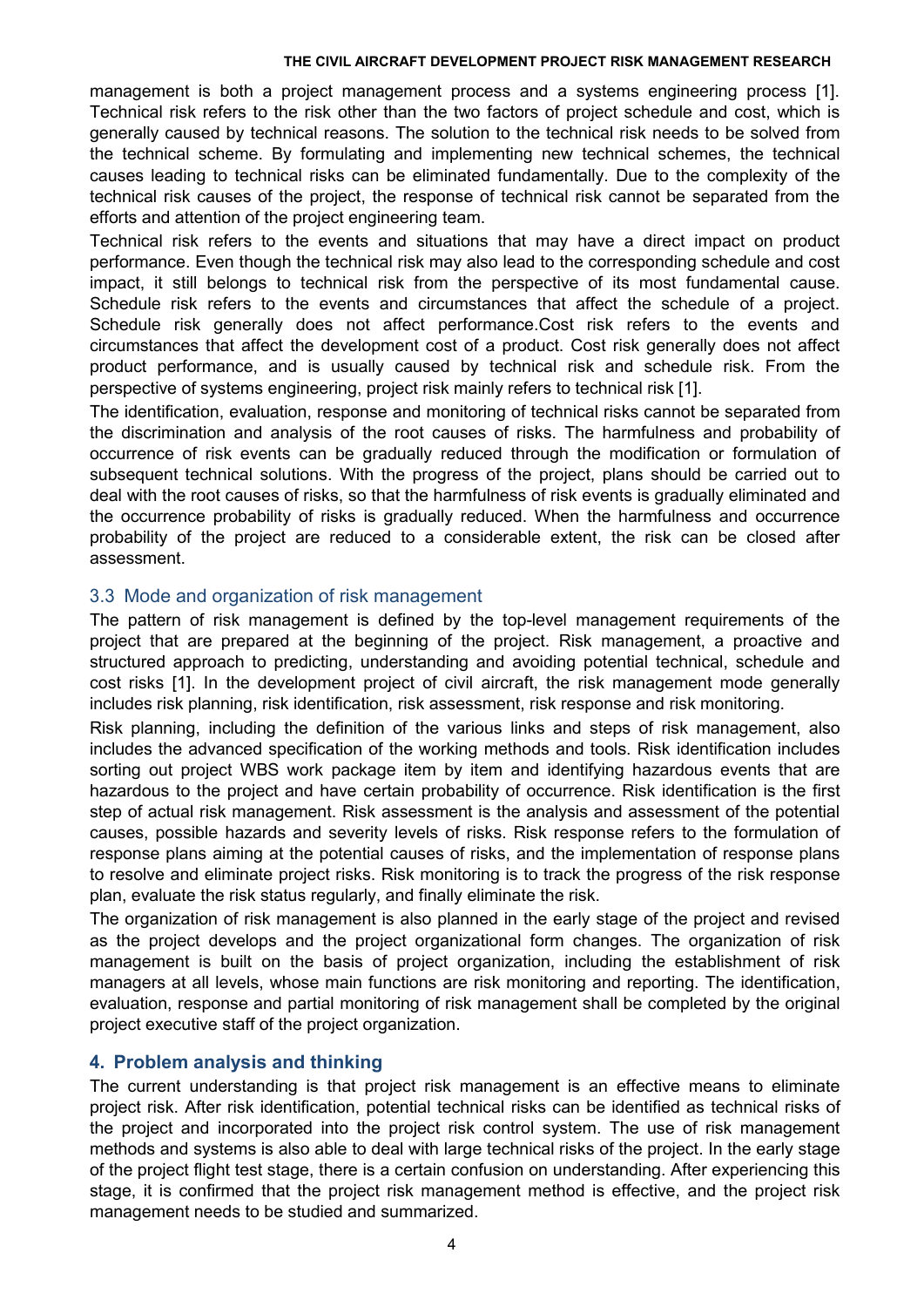# 4.1 Time opportunity of raising the question

The first is the timing discriminating of the application of risk management mode to deal with technical risk management. It is the time opportunity to raise the question when is the best time to identify and solve the potential technical risks. This is a task of risk planning in stage.

After this type of civil aircraft has entered the flight test stage, the first verification aircraft participating in the flight test is undergoing engineering adjustment, at the same time, the subsequent verification aircraft are gradually put into production, at the same time, the follow-up flight test plan of the aircraft is also arranged and discussed. With the development of the flight test, some engineering and technical problems in manufacturing, flight and operation were exposed.

The build completion of the prototype test aircraft also brings good conditions for aircraft technology evaluation to operational users and customers. This type of civil aircraft has been carried out the technical evaluation by the planned first batch of users of the aircraft, and the airline company has put forward very good suggestions for the modification of the aircraft from the perspective of use and operation.

With the development of these verification and validation activities, potential technical risks are gradually exposed. The view at the time was that these potential technical risks, if not addressed, would gradually emerge as real technical problems later in the certification process and after the airline's operations. It will be more difficult and costly to change aircraft after potential technical risks become technical problems at a later stage. Rather than this, it is better to identify the potential technical risks and to solve the potential technical risks timely and proactive. After the cause of the problem is clear and the design measures are developed, the decision of design scheme should be made in time. Taking advantage of the adjustment time after the first flight test, the management discriminant on the time to investigate and solve the potential project technical risk is very clear. Considering this project, a large-scale risk investigation was carried out to identify the potential technical risks of the model after it entered the flight test stage.

The whole technology risk investigation, mobilized all participate project teams of this type of civil aircraft development unit. The potential technical risks of the project are identified through technical inspection by each project team. Technical problems exposed during ground tests and flight tests, physical inspections by aircraft customers, inferences and examples drawn parallel of various known problems with this aircraft model, inferences and examples drawn parallel of problems exposed during the development of previous aircraft models, and technical problems exposed in various technical reviews are all possible sources of potential technical risks. After identifying the potential technical risks of the civil aircraft model, the potential technical risks that needs to be solved by the senior management of the development unit and the research and development team can be identified by ranking the severity.

# 4.2 Determination of management methods and tools for potential technical risks

After the detection of these potential technical risks, what kind of management method to control the removal of these potential technical risks is a actual problem. While these potential technical risks are no actual happened, the project work is still in continuing progress and the market value of the aircraft has not been actually erosion, but the design of the aircraft has been the existence of the real, when the aircraft operating in case of corresponding potential risks for these techniques is very likely to happen, and to become serious technical problems. These technical hazards have a high probability of occurrence and may harm the project at the same time.

The potential technical risks here is the risk of technology. However, since in the initial stage of the project flight test, the potential technical risks are not identified as technical risks, and it is not determined whether these potential technical risks should be managed by the management procedures of technical risks. Therefore, they are temporarily referred to as potential technical risks in this paper instead of directly refer to technical risks. Corresponding to the actual project procedure, when the potential technical risk is determined to be technical risk through risk identification and risk assessment, and determine the management mode of technical risk, it is called technical risk in the paper.

The removal of these potential technical risks is a result of using the typical technical risk management measures. After the potential technical risks are found in the flight test or inspection,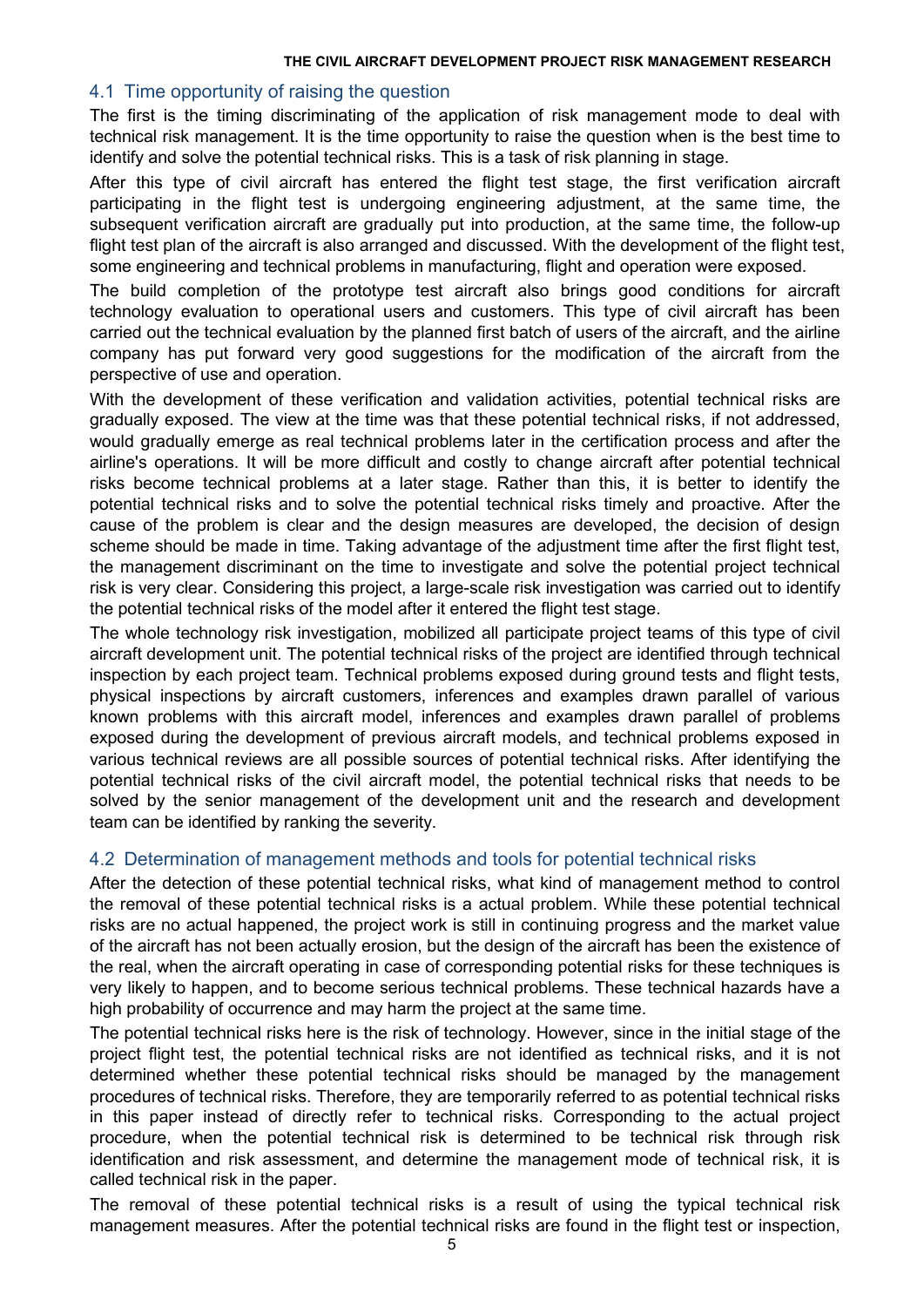it is necessary to investigate the root causes of the potential risks. What causes and mechanisms lead to these potential risks of the aircraft should be clearly identified. After the preliminary determination of the causes, the root causes should be determined through simulation or flight test. After the investigation of the causes of these potential technical risks, the design modification schemes should be formed, which require the decision-making of the senior management of the civil aircraft development unit. These changes influence is very big, need to re-design parts of the aircraft, the implementation of the change scheme resources demand isbig, change often involves more professional, more teams and units of collaboration, these changes also need to carry out the ground test and flight test for engineering verification, ultimately affect the certification configuration and production, therefore, the design change need high-level technical decisions.

At the same time, the causes and mechanisms of potential technical risks are implicit and unclear, so it is necessary for the technical professional of the project to conduct parallel systematic investigation according to the directions of multiple potential technical risks in the design. Use the fault tree to troubleshoot the potential technical risk. After finding the possible technical reasons, it is necessary to arrange the test to reproduce the technical fault and determine the cause of the potential technical risk.

After finding out the potential technical risk, the design optimization of multiple schemes should be carried out. The effective design optimization scheme needs to be select from several design optimization schemes, through technical analysis, design implementation, ground test and flight test. After engineering verification and design trade-off, the final decision is made which design scheme to implement. After the design scheme is determined, the manufacturing implementation and certification flight tests are needed. After the design optimization scheme is determined, the design configuration should be implemented and applied to the manufacturing configuration of the flight test prototype. The manufacturing cycle of the flight test prototype is the schedule constraint of the design optimization. Some minor design modifications can be implemented onboard during the flight test period.

In addition to the work of design, verification, manufacturing, flight test and airworthiness certification , the solution of potential technical risks also requires the engineering implementation of suppliers. The cost of these works is very high, but the cost of solving the potential technical risk is far less than the cost of letting the technical harm happen, and it is very economical to find the potential technical risk and correct it in time.

The characteristics of these matters are that the potential technical risk is an accidental event with a high probability of occurrence and a high potential harm event.The solutions to potential technical risks are obscure and require the collaboration of multiple departments and specialties. The solutions will cost a lot in terms of time and money.

After analysis, the management requirements of these potential technical risks are consistent with the management characteristics of project technical risks.The technical risk of a project is the event with high probability and potential harmfulness. To deal with the technical risk of a project is to find out the root cause of the risk, formulate the response plan and resolve the technical risk through the implementation of the response plan. Therefore, on the basis of forethought and discussion, it is decided to use the management tools of risk management to manage the potential technical risks and organize the solution of the potential technical risks.

After deciding that the management mode for these potential technical risks is risk management mode, the team uses risk management procedures to control these potential technical risks. After each potential technical risk passes the risk identification link, it is determined as the project risk in the project and incorporated into the risk management system.

# 4.3 Integrated management of risk planning, identification, assessment, response and monitoring

After identifying the opportunity to solve the potential technical risks of the project, and identifying and deciding the management method to solve the potential technical risks, it is necessary to start and carry out the solution of potential technical risks. Since the management mode of technology risk management and control is identified and adopted, the risk management tools and means of technology risk can be used to resolve and remove the technology risk. It can be considered that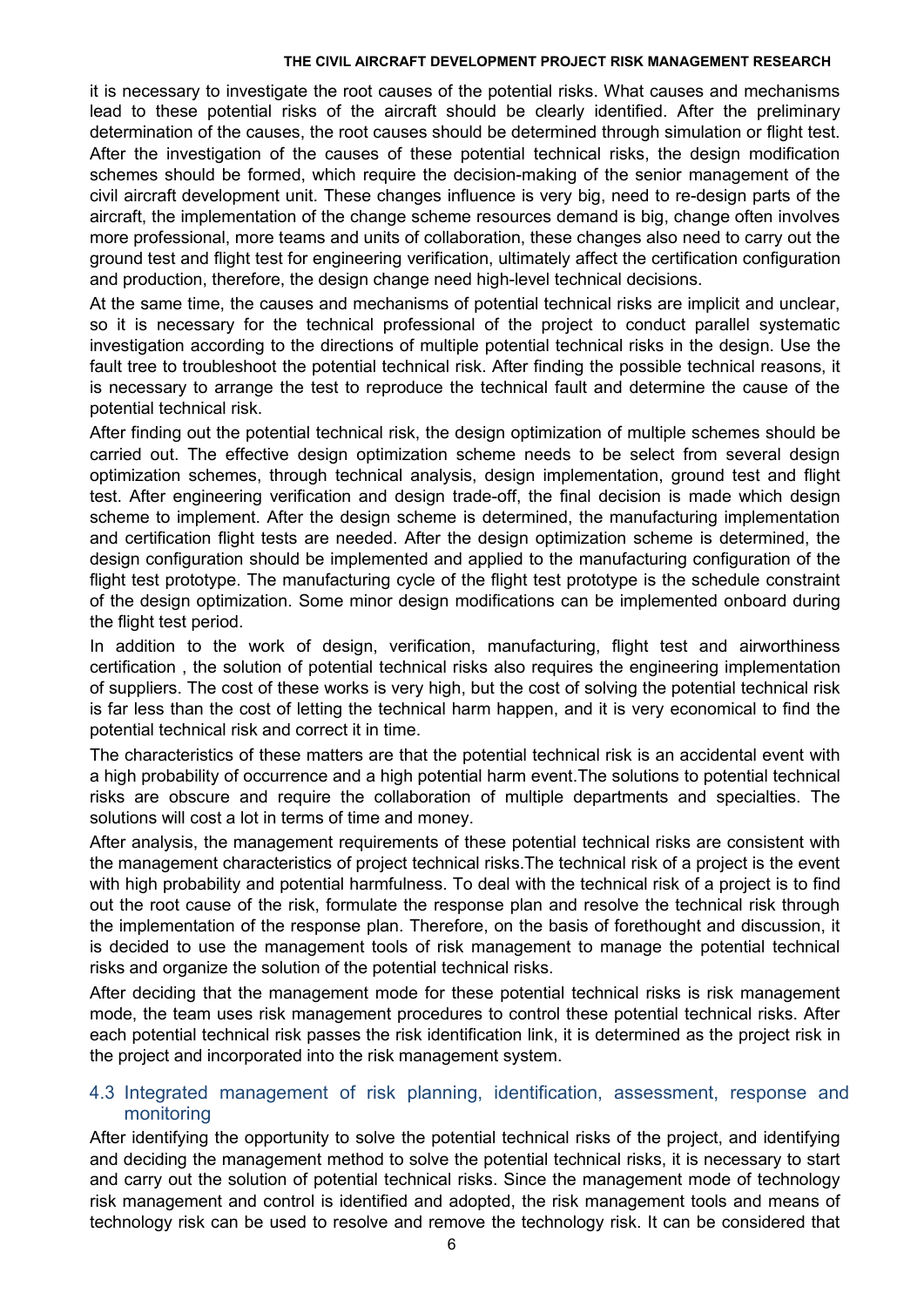technical risks are objective and realistic. In the development stage of the project, the technical risks can be effectively resolved as early as possible before the occurrence of risks and hazards by utilizing the procedures and methods of technical risk management and making effective use of the limited time period of the project.

Risk management procedures include the measures and steps of risk planning, risk identification, risk assessment, risk response, risk monitoring. In the development project of civil aircraft, the project risk is mainly technical risk. Project risk management procedures are consistent with the approach to solving potential technical risks. The test of practice confirms the judgment of this management mode, and the risk management procedure can effectively solve the potential technical risks. Thus, from the implementation way and effect, also confirmed that the potential technical risk is the technical risk, the technical risk management procedures and measures can effectively solve the the potential technical risk.

The technical management of technical risks requires the senior managers to carry out the project technical decisions in real time and actively. In the process of risk planning and response, the design, manufacturing, flight test, customer service and other functions should be fully involved, and the project executives in charge of each function should make timely decisions. The reason of technical risk of civil aircraft is obscure, and its mechanism is not clear. When the problem or the potential risk is identified, the technical path to solve the technical risk also has multiple paths and multiple solutions. The engineering effect of each technical path and the results of engineering verification are also uncertain in the process of technical risk resolution. At the same time, the response to the technical risks of civil aircraft is highly integrated and comprehensive, and it is cross-professional, cross-unit and cross-project life cycle. With the progress of technical risk and project, the decision points of technical risk management are gradually expanded. The whole technical risk management must have a large range of coordination, and the senior management of the civil aircraft development unit must have real-time and active management supervision and technical management decision-making.

In the comprehensive risk control procedure of civil aircraft project technical risks, the defined procedure steps are integrated and comprehensive. Risk identification includes the initial identification of risk status and causes, as well as the display and change tracking identification of risk causes and risk measures after the imposition of risk response and control. Risk assessment is also a highly comprehensive tool here. The identification of risks is changing, and a follow-up risk assessment mechanism is needed after the implementation of risk response, so as to assess the risk status in real time and make the judgment of risk response. Technical risk response is a highly comprehensive means, the workload of risk mechanism analysis and failure recurrence is large, and with the actual situation of risk response to adjust the plan of risk response. The risk response plan here is a packaged work plan that includes the preparation, evaluation, implementation and supervision of the response plan. One of the key elements is the timing of the risks reporting and management decisions.

In the response to and implementation of technical risks, close management tracking, reporting and decision-making of senior management are typical characteristics of civil aircraft project and of technical risks in the early stage of aircraft flight test. These risks are dealt with in a tight cycle, involving a wide range of areas, and the scale of the measures to deal with the risks is huge. The response to the exposed technical risks after the flight test involves the manufacturing of the installed parts of the supplier, the manufacturing installation and the flight test verification. At the same time, the time period of optimized technical design scheme and the implementation cycle is tight, so it is necessary to catch up with the airworthiness verification and not delay the progress of the airworthiness certification of the project. Thus, the management of technical risk emphasizes high-level project management involvement and real-time decision-making. For such a big issue, the timely decision of the senior management of the civil aircraft development unit ensures the real-time and follow-up risk management, and ensures that the management decision is not missing.

Technical risk management supervision link, through risk management personnel of each product team and project management team , collect risk information and prepare project risk report, systematically collect the risk response, and assess the risk status, and then evaluate whether the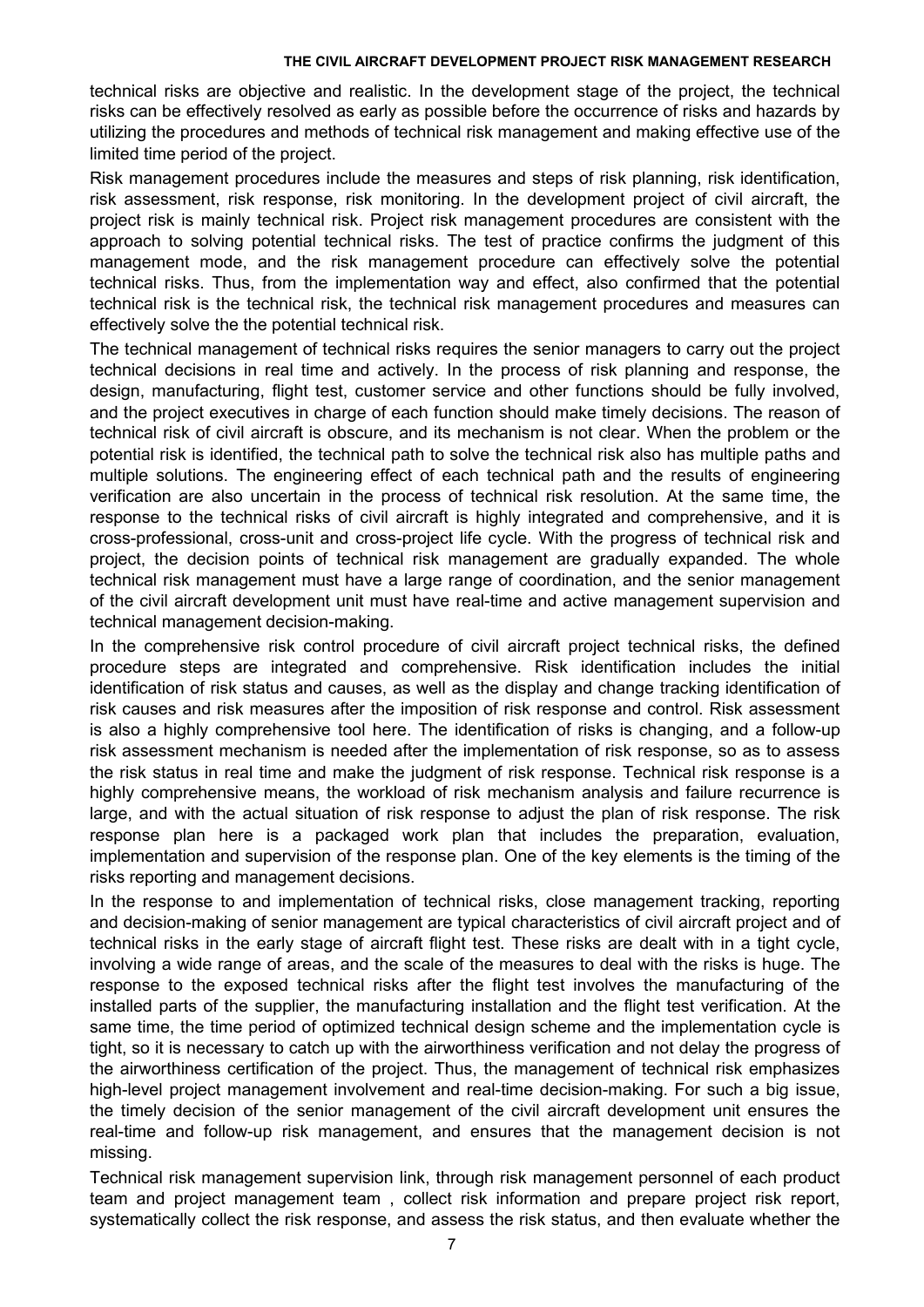need to close the risk. According to the project risk report and their own understanding of the project, management personnel at all levels impose management measures on the project risks under their management through the project team to deal with and close the risks.

In short, the technical risk management of civil aircraft has these highly integrated and comprehensive characteristics, and the risk management procedure designed on this basis can effectively manage the potential technical risks exposed after the flight test, and solve the technical risks of the project through the technical risk management procedure. The risk management procedures include risk planning, risk identification, risk assessment, risk response and risk monitoring.

The working procedure for project risk is integrated and clear. In the risk identification link, identify the project risk. In the risk assessment link, the cause, description and impact of the project risk are analyzed, the probability level and consequence impact level of the project risk are evaluated, and then the severity of the risk is evaluated. In the risk response link, after the risk response plan is formulated, the risk response should be carried out continuously until the project risk is closed. At the same time, in the risk monitoring link, the senior management of the civil aircraft development unit frequently listens to reports and makes timely technical and management decisions, which effectively promotes the risk response and ultimately effectively eliminates the technical risks of the project.

After the root causes of major technical risks are identified, they should be implemented and reflected in the corresponding technical specifications and standards. In this way, the same problems and risks can be avoided repeating in different projects. This is the special requirements of the civil aircraft technology risk management of the high level management of the civil aircraft development unit. According to this requirement, the technical specifications and standards of the civil aircraft development unit will be updated and changed according to the plan as the technical risk response is completed.

# **5. Results and discussion**

Civil aircraft development project risk management, controls project risks from the perspective of technology, schedule and cost. The majority of project risks are technical risks, and the progress and cost of proactively solving technical risks are far less than the losses after technical risks become hazards. The benefit of actively dealing with the risk is higher than the cost of dealing with the technical risk.

In the early stage of the civil aircraft in flight test, application of project risk management procedures to effectively copes with the technical risk exposed in the user evaluation of test process. Technology risk management in the implementation of the project had a great deal of actual benefits, and solve or relieve the almost all of the technical risk. The few technical risks that have not been fully resolved are also highly supervised by the project. It can be said that the technical risks of this type of civil aircraft have been effectively dealt with and managed after it entered the initial stage of flight test, and the risk management of this type of civil aircraft is effective and successful.

The reasons that technical risks can be effectively handled are for several main reasons. First of all, whether a potential technical risk is a technical risk and whether it can be controlled by the risk management process is demonstrated and discriminated. The characteristics of the potential technical risk are consistent with the technical risk, and the corresponding procedures and risk management procedures for the potential technical risk are also consistent. It can be seen that in the initial stage of the flight test, the project managers carried out a risk planning and identified that the risks in the initial stage of the flight test were obscure and the root cause of the risks needed to be clarified. The risks response process at this stage, which also identifies, is one that requires large-scale project coordinated and timely project decisions. It was with this risk planning step that the subsequent risk response was very successful.

Secondly, through risk identification, the potential technical risks are clearly identified and the risk list is formed. For each risk, identify the person responsible, check and report regularly. In this way, the potential technical risks will be turned into project risks, to carry out the response work. Through risk identification, the unclear potential technical risks is turned into a relatively clear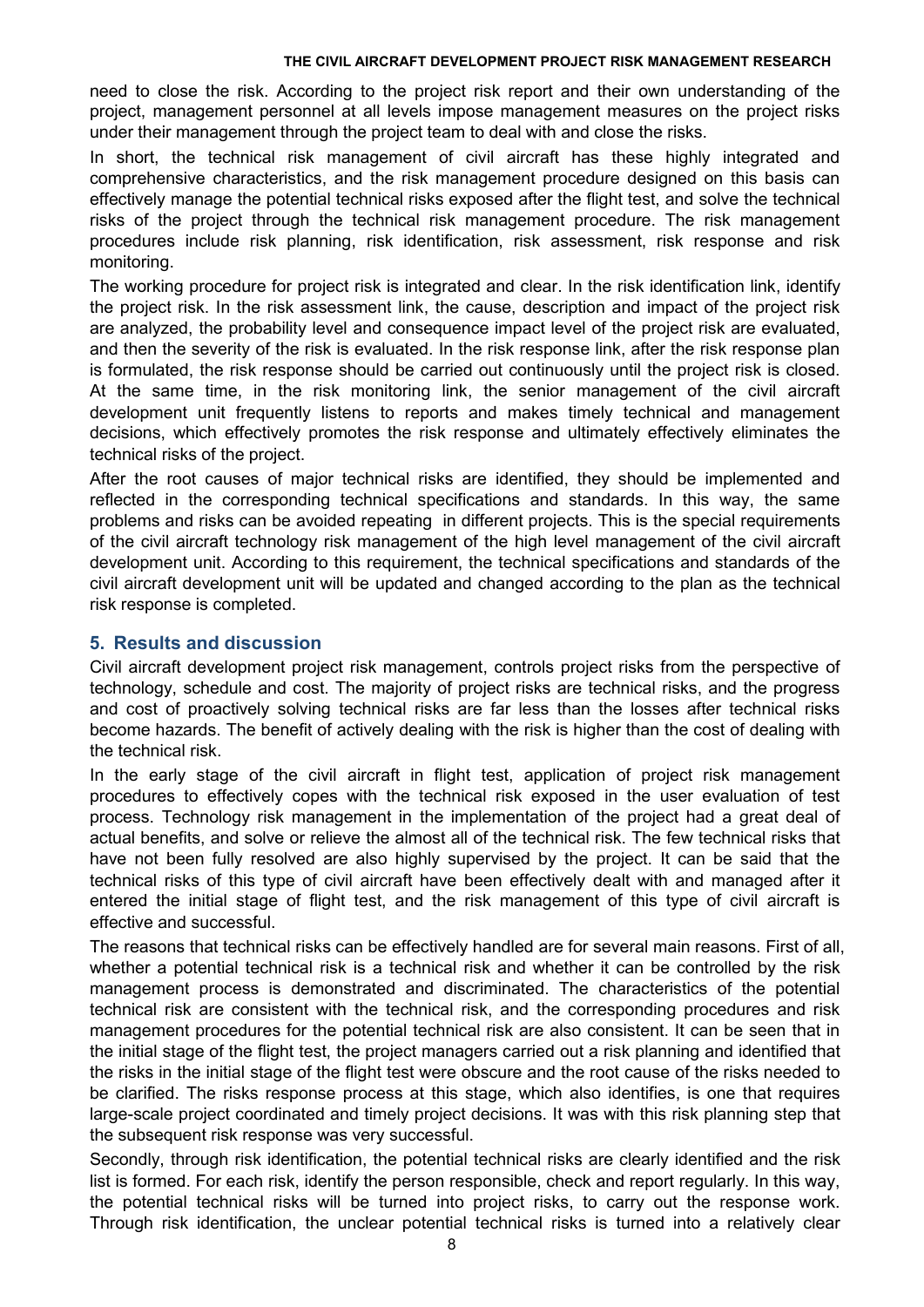project risk. In this way, the project team formally commits staff and resources to addressing the potential project risks that would otherwise be left unattended. Moreover, the person responsible for the risk is usually the expert or technical backbone in the field. After being incorporated into the project risk system, the power to deal with the potential technical risks is greatly strengthened.

Thirdly, risk assessment and response are carried out on the basis of objective analysis of risk description, causes and consequences. Through objective analysis, we have a clear and correct understanding of the situation and causes of risks. At the same time, the probability of occurrence of risks and the impact level of consequences are evaluated to determine the level of specific risk items, so as to define the person and team responsible for risk response. In order to solve the major potential technical risk in the early stage of flight test, it will be necessary to coordinate the engineering, manufacturing, ground test and flight test teams, etc. When the risk assessment result is high or serious, senior project managers will be assigned as the person responsible for this risk, and this risk will have sufficient management and technical resources to deal with this risk. In this way, the difficulty in coordinating the work of engineering, manufacturing, test and flight testing teams is properly addressed. Senior project managers, who are often also technical experts, can take the lead in solving difficult technical risks.

Fourth, after an objective analysis of the risk is made and the person responsible for the risk is appointed, the person responsible will draw up a response plan, which will be implemented after approval. In response plan, there are often ground test confirmation, problem re-occurrence and flight test verification for risk reasons. Large-scale and effective collaboration of product team, test team and flight team carried out according to the risk response plan, as well as scientific risk management procedures, are the reasons for the effective effect of risk management.

Fifth, risk monitoring and regular inspection reports are also a reason for the effective work of risk management. Each risk is continuously monitored until the risk item is closed, so that the risk responsible person and risk management team continue to work to address the risk. With risk monitoring and reporting, it is also easier to obtain decision support from the technical leader at the top of the project when risk management requires technical or management decisions. After making technical decisions, suppliers, manufacturers, assembly units and test and flight test units can better participate in the work of risk response. In this way, with the approval of the technical scheme, the implementation of the technical scheme can be more convenient to be implemented.

Finally, project risk management, based on a systems engineering approach, develops a strategy for dealing with potential technical risks. In the whole risk management, it is necessary to clarify the direct and root causes of technical risks, explain the technical mechanism of risk occurrence when determining the root causes, and repeat the potential technical risks in ground tests and flight tests, so as to clarify the root causes of technical risks. On the basis of clarifying the root cause, formulate the response plan for direct mitigation and elimination of technical risks, and carry out the response of risks on the basis of close control.

In this way, the potential technical risks of the project have been formally dealt with by the project team through the risk management mechanism, which is the main reason why the project risk management has achieved remarkable results. Comprehensive, this working procedure is in the process of project risk, identify the project risk, analyses the reason, description, and influence of the project risk, assess the project risk level of probability and consequence impact, and assess the severity of the risks, form the risk response plan, sustain risk response, at the same time continue to carry out the project monitoring, until closed the project risk.<br>Of course, the effective response to these risks in the early stage of the flight test is also due to the

accumulation and improvement of the technical capabilities of China's civil aircraft development units. After the management measures are formulated and implemented accurately, the engineering team is able to use professional technology to solve the technical risks of the project.

# **6. Benefits of implementing risk management**

The risk management mode is adopted for this type of civil aircraft. After the project enters the flight test certification stage, the project risks, mainly project technical risks, are successfully handled in the early stage of the flight test certification stage. Relative to the cost of risk management, the comprehensive benefit of timely and successful risk management is often huge.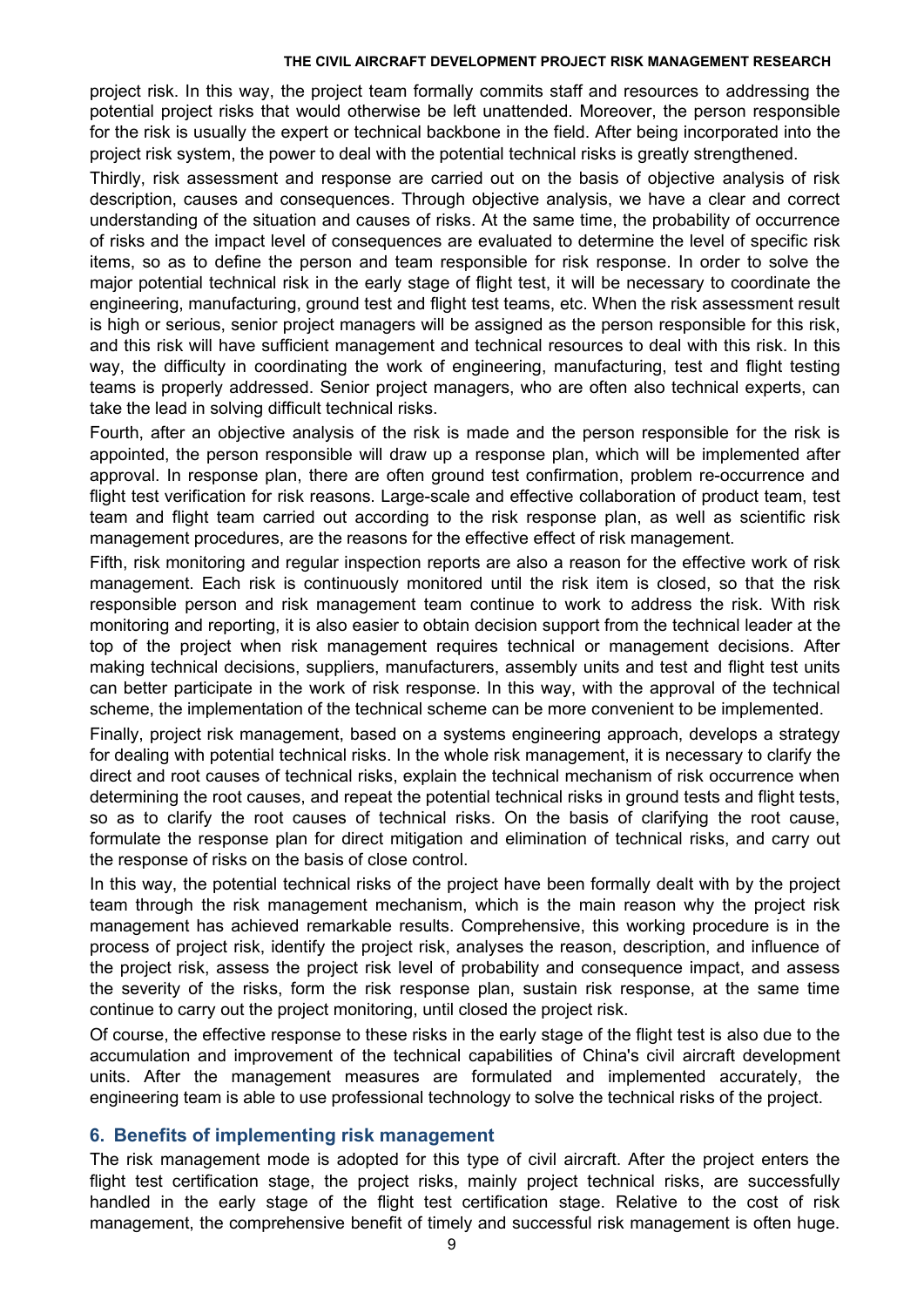The implementation of project risk management in the early stage of the flight test of this civil aircraft model will bring the following significant actual benefits.

# 6.1 Benefits of identify the timely opportunity of risk management implementation

Entering the flight test and airworthiness certification stage, the design has been frozen and becomes the aircraft in flight test period. During the flight test stage, a certain number of potential technical risks can be fully exposed through flight tests and physical evaluation of aircraft users. These potential technical risks must be addressed, and the sooner they are, the better.

After entering the initial phase of the flight test, the teams are preparing the outline and schedule of various research and development flight tests and certification flight tests. Several test aircraft are in the process of manufacturing, and there is still a certain period of time before the final assembly and delivery of these test aircraft. This is a very favorable time to initiate technical risk management during the flight test phase. It can involve as many designers and manufacturers as possible to correct the technical hazards of the aircraft without affecting the project milestones as much as possible. Practice has also proved that the timing of the risk response is very wise and the effect is very good.

# 6.2 Benefits of risk management of technical risks is comprehensive, which integrates the responsibilities of multiple risk management

After entering the initial stage of flight test, the technical risks exposed are comprehensive, and the measures of risk management are also highly integrated and comprehensive. Using the risk management procedures to manage the technical risks after entering the initial stage of flight test will bring very high project benefits. After entering the initial stage of flight test, the technical risks exposed need to identify the cause and mechanism of the risk, repeat the problem occurrence for locating the root cause, and the risk solution measures need to be tested and verified.

The measures to solve the technical risks are comprehensive decisions, which need to be verified through research and development tests and airworthiness certification tests. The management of technical risk is also highly comprehensive, including risk planning, risk identification, risk assessment, risk response and risk monitoring. These comprehensive measures are necessary to deal with the technical risks and problems exposed in the early stage of flight test. The project team well implemented the comprehensive measures of the project and completed the effective response to the large technical risks.

# 6.3 Benefits of effectively organize and manage technical risks

In this civil aircraft project, in the middle stage of the project, the product integration team (IPT) has undergone organizational reform, and the project organization based on IPT has been set up. After entering the initial phase of flight test, the risk management of technical risk is based on the project IPT organization. The team's general manager is reported directly from the project team and makes technical decisions across design, manufacturing, flight test and customer maintenance.

The engineering vice general manager of the project and the senior project manager of the engineering IPT team are responsible for treatment the technical risk at the center level and team level, identifying the cause and mechanism of the risk by using the technical management line of the engineering team, developing the design improvement plan, and then implementing the engineering change and engineering validation. The top level of technical management use the risk management line of the engineering team to monitor the risk, report the progress of the risk in time, and assist the risk supervision and decision.

This kind of risk management is very efficient. While using the project team personnel to solve technical problems and implement response plans, the human resources of very few part-time and full-time risk managers are utilized to complete the risk control of technical risks.

# **7. Conclusion**

From the point of view of system engineering, project risk focuses on technical risk. The planning, identification, assessment, response and monitoring of risks have established an active and structured effective mode of risk management, and achieved good results in risk control. After